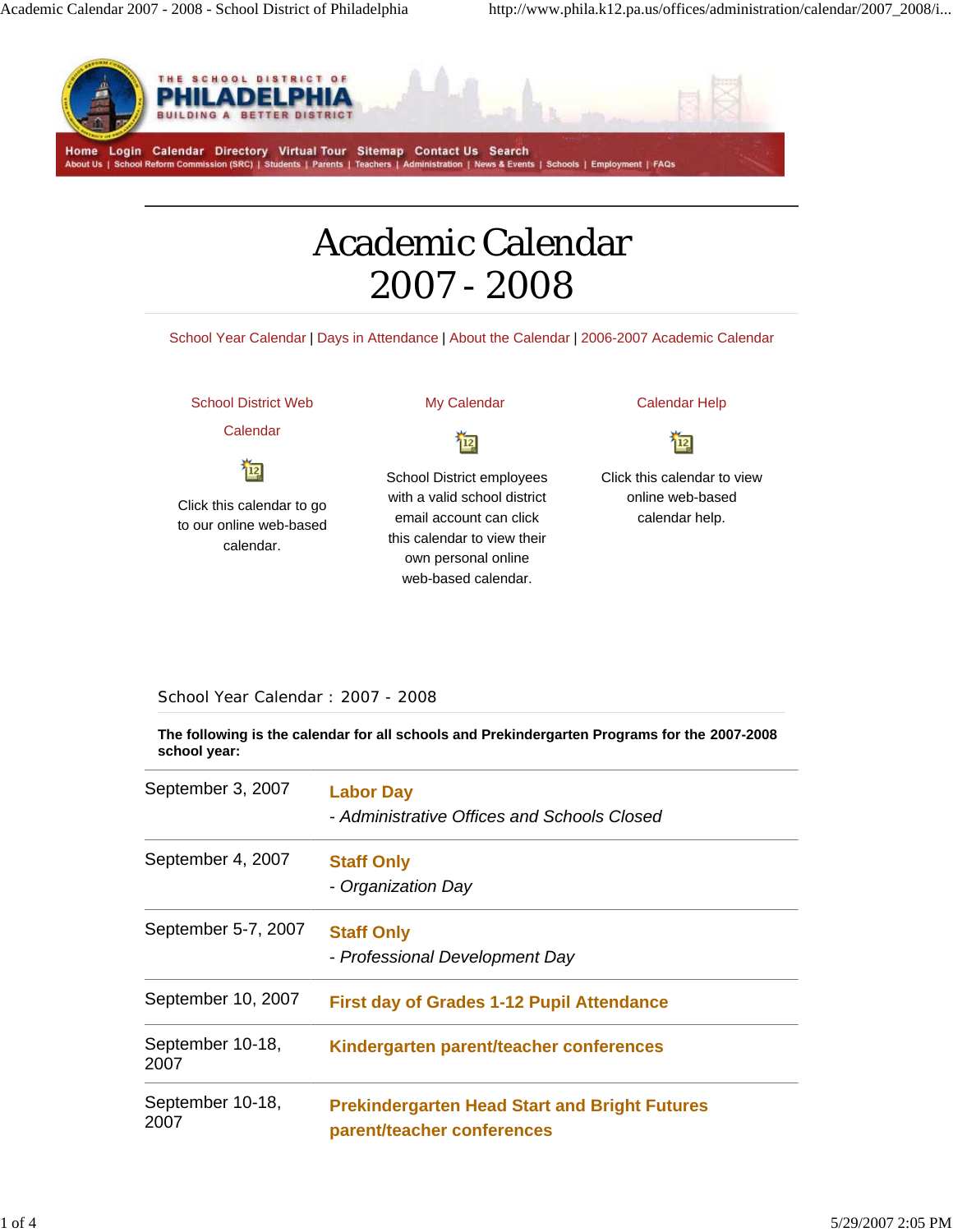| September 13-14,<br>2007     | <b>Rosh Hashana</b><br>- Administrative Offices and Schools Closed                     |  |  |
|------------------------------|----------------------------------------------------------------------------------------|--|--|
| September 19, 2007           | <b>First day of Prekindergarten Head Start and Bright</b><br><b>Futures Attendance</b> |  |  |
| September 19, 2007           | <b>First day of Kindergarten Pupil Attendance</b>                                      |  |  |
| October 8, 2007              | <b>Columbus Day</b><br>- Administrative Offices and Schools Closed                     |  |  |
| November 6, 2007             | <b>Staff Only</b><br>- Professional Development Day                                    |  |  |
| November 12, 2007            | <b>Veterans' Day Observed</b><br>- Administrative Offices and Schools Closed           |  |  |
| November 22-23,<br>2007      | <b>Thanksgiving Holiday</b><br>- Administrative Offices and Schools Closed             |  |  |
| December 24-31,<br>2007      | <b>Winter Recess</b><br>- Schools Closed                                               |  |  |
| December 24-25,<br>2007      | <b>Winter Recess</b><br>- Administrative Offices Closed                                |  |  |
| January 1, 2008              | <b>Winter Recess</b><br>- Administrative Offices and Schools Closed                    |  |  |
| January 21, 2008             | <b>Martin Luther King's Birthday</b><br>- Administrative Offices and Schools Closed    |  |  |
| February 18, 2008            | <b>President's Day</b><br>- Administrative Offices and Schools Closed                  |  |  |
| March 17 - March 21,<br>2008 | <b>Spring Recess</b><br>- Schools Closed                                               |  |  |
| March 21, 2008               | <b>Spring Recess</b><br>- Administrative Offices Closed                                |  |  |
| May 20, 2008                 | <b>Staff Only</b><br>- Professional Development Day                                    |  |  |
| May 26, 2008                 | <b>Memorial Day</b><br>- Administrative Offices and Schools Closed                     |  |  |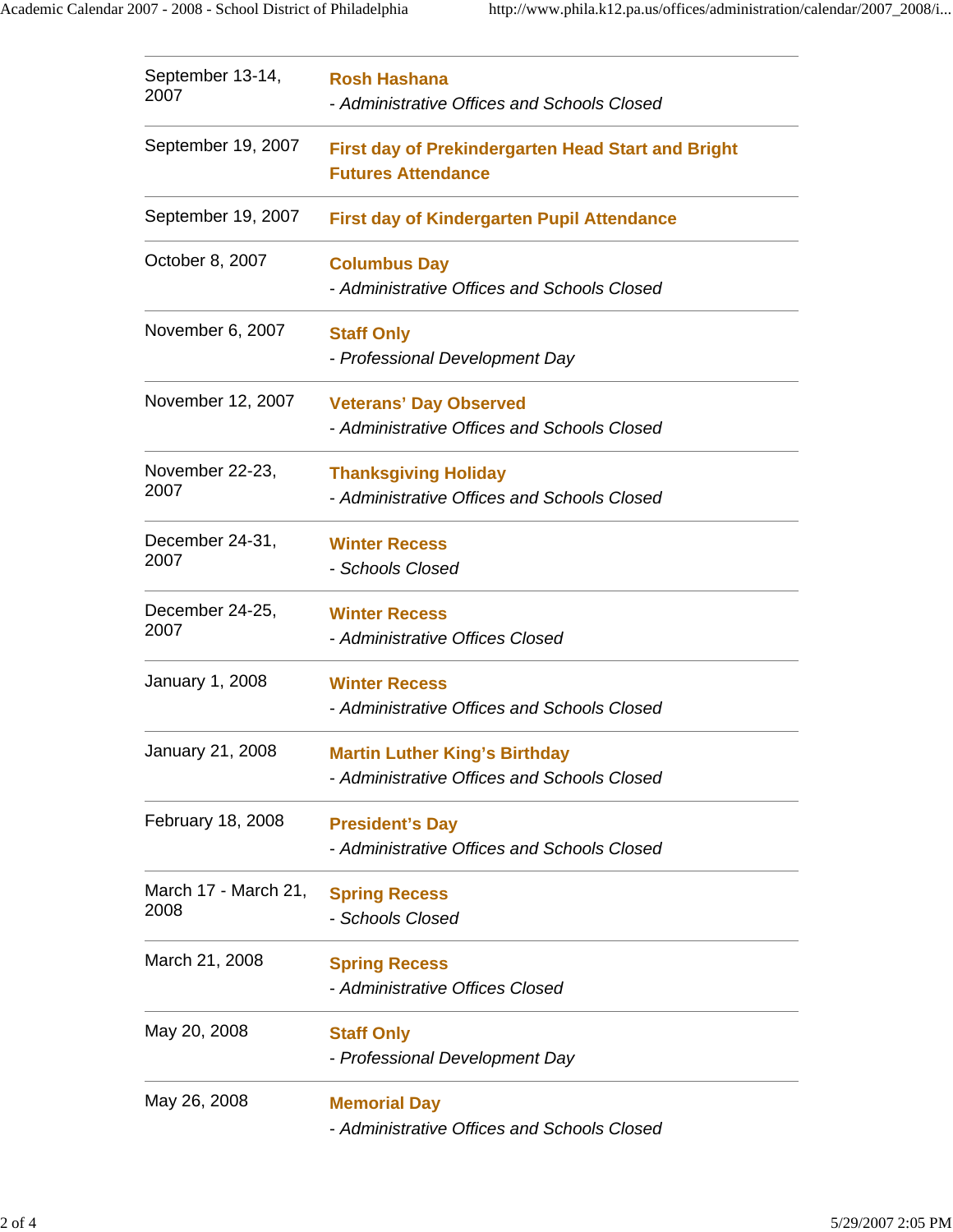| June 19, 2008 | <b>Last Day for Pupils</b> |  |
|---------------|----------------------------|--|
| June 20, 2008 | <b>Last Day for Staff</b>  |  |
|               | - Reorganization Day       |  |

Back to Top

## **Total Number of Days Scheduled Attendance: 181\***

| 2007            | Days of Attendance | 2008            | Days of Attendance |
|-----------------|--------------------|-----------------|--------------------|
| <b>JULY</b>     | 0                  | <b>JANUARY</b>  | 21                 |
| <b>AUGUST</b>   | 0                  | <b>FEBRUARY</b> | 20                 |
| SEPTEMBER       | 13                 | <b>MARCH</b>    | 16                 |
| <b>OCTOBER</b>  | 22                 | APRIL           | 22                 |
| <b>NOVEMBER</b> | 18                 | <b>MAY</b>      | 20                 |
| <b>DECEMBER</b> | 15                 | <b>JUNE</b>     | 14                 |

Back to Top

## **Resolution**

**Resolved**, That the calendar for schools, early childhood programs, and administrative offices for the school year 2007-2008 should be as follows:

1. The sessions for teachers and non-administrative school-based personnel begin September 4, 2007, and close June 20, 2008.

School-based personnel will not be required to be in school on the following holidays and non-working days: September 13-14, October 8, November 12, November 22-23, December 24 through January 1, January 21, February 18, March 17 through March 21 and May 26.

Teachers and non-administrative school-based personnel will be in attendance 188 days.

2. The sessions for elementary and secondary pupils begin September 10, 2007, and close June 19, 2008. The first day for Prekindergarten Head Start and Bright Futures pupils will be September 19, 2007. The first day for Kindergarten pupils will be September 19, 2007.

Pupils will not be in attendance on the following days: September 1 through September 9, September 13-14, October 8, November 6, November 12, November 22-23, December 24 through January 1, January 21, February 18, March 17 through March 21 and May 26.

Students will be in attendance for 181 days.

3. Administrative Offices and Comprehensive Early Learning Centers will be open Monday through Friday, with the exception of the following holidays and non-working days: July 4, September 3, September 13-14, October 8, November 12, November 22-23, December 24-25, January 1, January 21, February 18, March 21 and May 26.